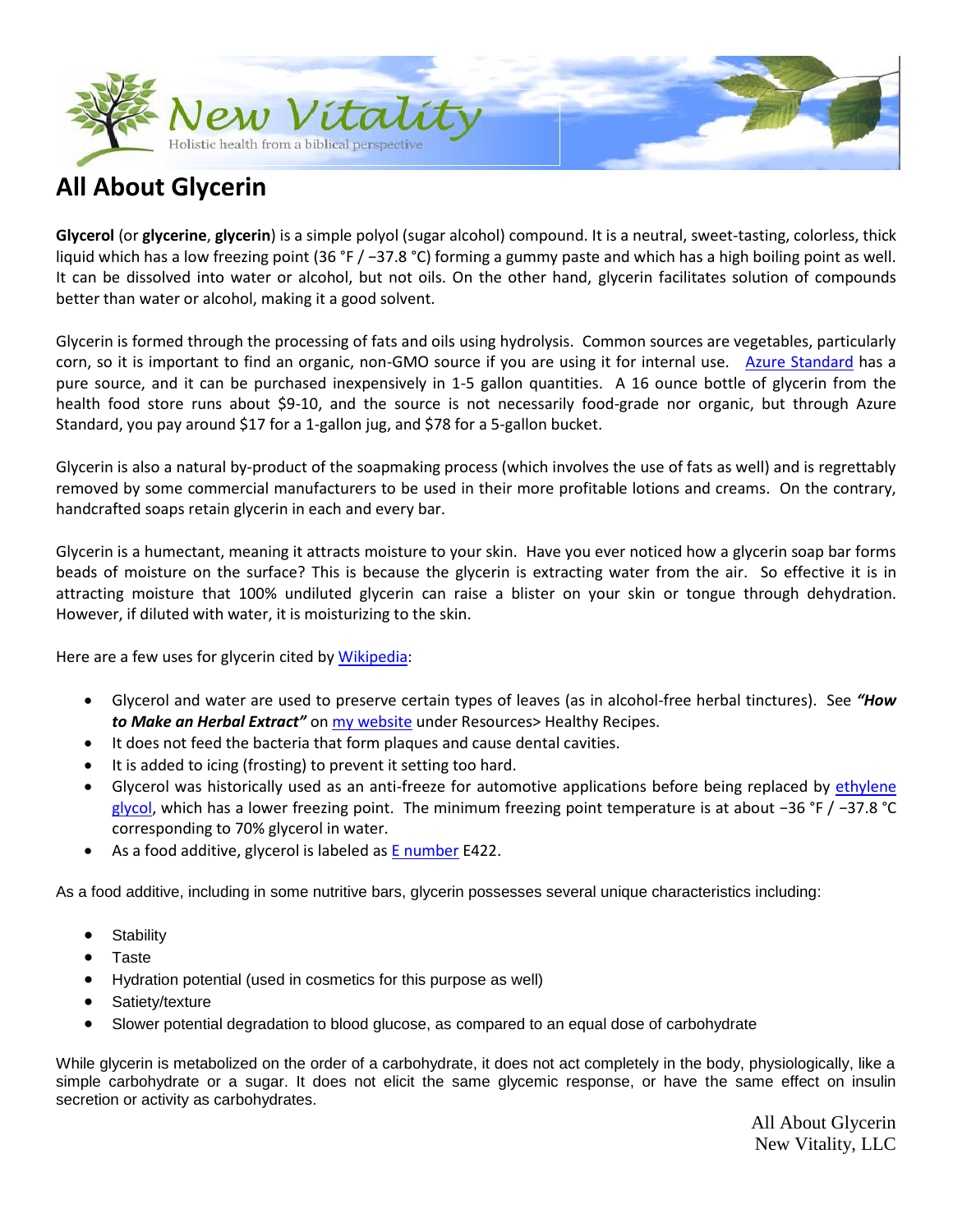

High glycemic carbohydrates and sugars trigger the release of insulin and activate the negative effects insulin has on muscle growth, endurance, performance and fat storage. Immediately following a high carbohydrate meal, the glucose that is absorbed into the blood stream causes a rapid secretion of insulin (an insulin spike). This in turn causes a rapid uptake, storage and use of glucose by the muscles, adipose tissue (fat) and the liver, as well as other tissues of the body.

After a meal, glucose is:

- 1. Shuttled into muscle fiber for use as energy
- 2. Stored in the liver in the form of glycogen
- 3. Stored as fat when there is an excess in muscle fibers and/ or liver

Controlling insulin spikes is important to:

- Muscle building
- Fat burning
- Reducing body-fat storage

| <b>Nutrition Facts</b><br>Serving Size 1 tsp (5 mL)<br>Servings Per Container: 48                                                              |    |
|------------------------------------------------------------------------------------------------------------------------------------------------|----|
| <b>Amount Per Serving</b>                                                                                                                      |    |
| Calories 22                                                                                                                                    |    |
| % of Daily Value*                                                                                                                              |    |
| Total Fat Oo                                                                                                                                   | Ø% |
| <b>Total Carbohydrate 5mg</b>                                                                                                                  | 2% |
| Sodium Orna                                                                                                                                    | 0% |
| Protein Oo                                                                                                                                     |    |
| Not a significant source of Calories from Fat.<br>Saturated Fat, Cholesterol, Dietary Fiber,<br>Sogars, Vitamin A, Vitamin C, Calcium or Iron. |    |
| *Percentage of Daily Value based on a<br>2,000 calorie diet.                                                                                   |    |

Glycerin (USP Vegetable).

Insulin is a fat-storage hormone, so fat breakdown and the use of fat as an energy source are enhanced in the absence of excessive insulin. In the absence of excess insulin, the enzyme lipase in the fat cells causes **stored triglycerides** and glycerol to be released into the blood. The free fatty acids then become the main source of fuel to be burned as energy. A fatty liver and elevated triglycerides are indicators of excess insulin secretion. The solution for both is controlling blood sugar spikes and hence insulin spikes by consuming a low-glycemic diet.

Conversely, if the free fatty acid levels are too low, glycogenolysis or muscle breakdown is increased. This is especially crucial during exercise. Thus high insulin can cause muscle to be catabolized, which manifests as muscle wasting.

The key is balance:

- Insulin increases the use of glucose by most of the body's tissues.
- Insulin also promotes fatty acid synthesis.
- Carbohydrates ingested in excess of the amount that can be utilized for immediate energy become used for fat synthesis
- Proper amounts of carbohydrates promote the building of lean muscle mass

Glycerin elicits a Low Glycemic Response. Foods with a Low Glycemic Index support and stabilize blood sugar levels and minimize insulin secretion (spikes).

#### **Summary:**

- 1. Low Glycemic Index (LGI) foods may confer an advantage when eaten before prolonged strenuous exercise by providing a slow-release source of glucose to the blood without the accompanying insulin surge.
- 2. LGI foods may prolong endurance during strenuous exercise after being eaten, helping to avoid high sugar and insulin. LGI foods yield lower levels of plasma lactate before and during exercise, and maintain plasma glucose and free fatty acids at higher levels during critical periods of exercise.
- 3. LGI foods may positively affect maximal performance following sustained exercise by maintaining a higher plasma glucose level (measured at the end of 2 hours of strenuous exercise) as compared to high glycemic foods.

 All About Glycerin New Vitality, LLC